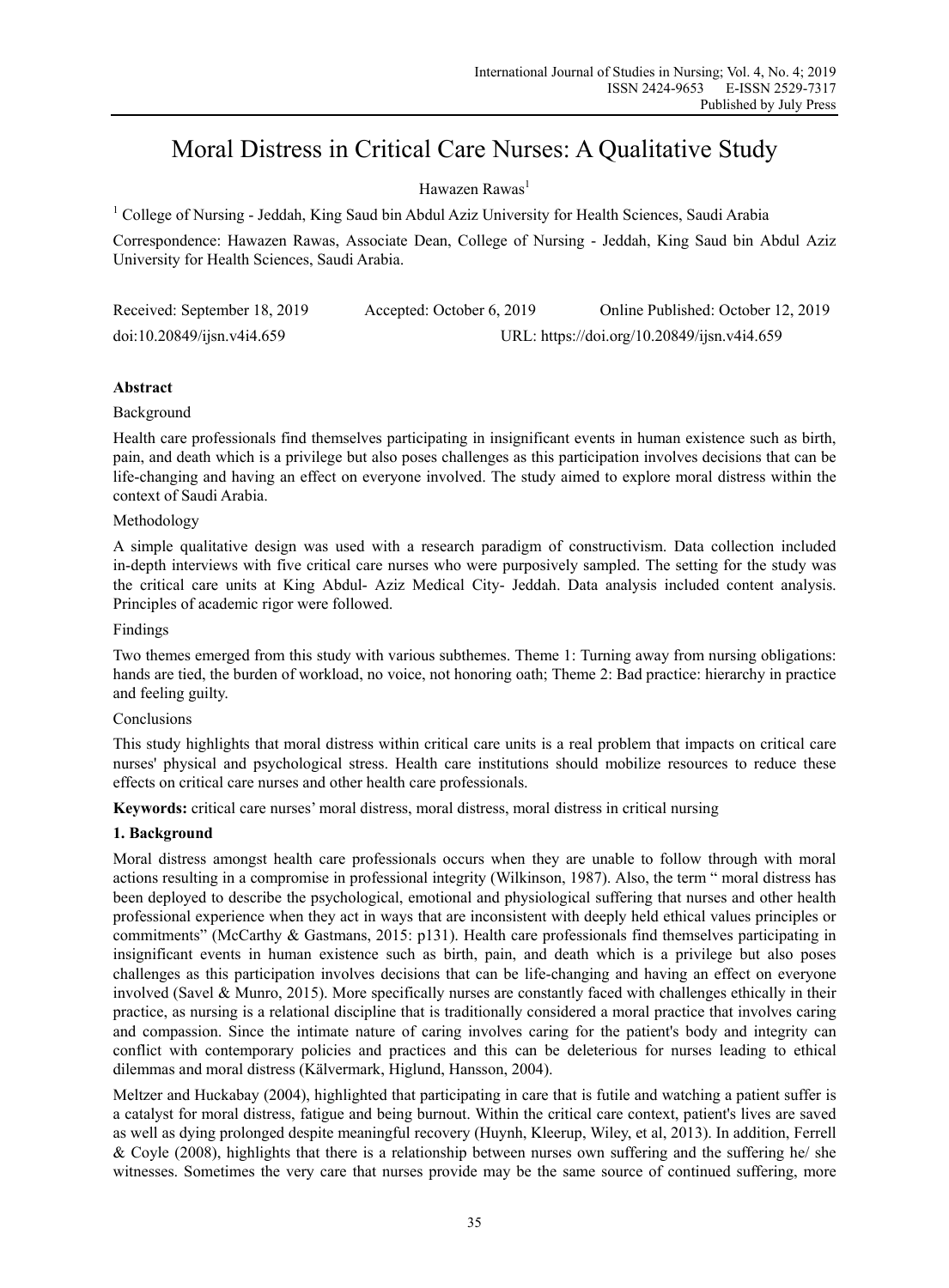pain, and prolonging death. Studies that have been conducted on moral distress report that the most common sources of moral distress for nurses are sustaining life support even though it is not in the best interest of the patient, staff shortage, staff not adequately trained , inadequate relief of pain relief and false hope given to patient and families, inadequate communication about end of life and inappropriate use of health resources (Corley 2002; Pavlish, Brown- Saltzman; Winters & Neville, 2012; Piers, Azoulay, Ricou et al 2014).

Within the critical care, context technology is used to provide highlight specialized care to critically ill patients who could be on the brink of death. Critical care nurses work closely with patients spending an extensive amount of time at the bedside of the patient which allows them to observe patients and symptoms such as pain and suffering of patients who are on life-sustaining treatment for long periods (Epstein &Hamaric, 2009). In some instances, aggressive treatments can sometimes increase the burden of suffering for the patient and prolong death (Gonzalez, 2016). This results in moral distress which produces physical and emotional stress which results in chronic stress and hypertension leading to job absenteeism (Caine & Ter-Bagdasarian, 2003).

The critical care unit (CCU) is an area where the patient has a life-threatening diagnosis. However, despite the advances in technology and treatment, the mortality rate of patients in these units remains high. According to the Center for Diseases, the mortality rate in critical care is more than 50% (2017). Hence, this leads to more difficult decisions centered around life-saving treatments such as renal dialysis, mechanical ventilation. This can lead to moral distress as this creates conflict for CCNs who have a conflict between maintaining a patient's life versus the quality of life (Gonzalez, 2016).

Also, end of life decisions and other treatment decisions are usually made by doctors within the CCU marginalizing the care from CCN even though the CCN is expected to provide care to the patient and the family. This often leads to an emotional climate where ethically decisions are made and contested or causing division within the multidisciplinary team (AACN, 2006). This results in a host of emotional feelings such as sadness, guilt, depression, anger, frustration, anxiety, hopelessness and helplessness leading to distress (Corley et al, 2002). The negatives of moral distress is also highlighted in the literature and ranges from headaches, gastrointestinal problems, nightmares and insomnia which can lead to limiting care for patients and families, leaving the CCN, absenteeism from work and even leaving nursing as profession (Coley et al, 2002; Elpern , Covert & Kleinpell, 2005; Gutierrez, 2005)

There is vast literature that focuses on nurses experience with moral distress (Austin et al., 2003; Mobley et al., 2007; Zuzelo, 2007; Calvin, Lindy, & Clingon, 2009; Piers et al., 2012; Shorideh, Ashktorab, & Yaghmaei, 2012; Wiegand & Funk, 2012; Choe et al., 2015), however there is limited literature that has explored how critical care nurses cope with this situation more especially within the context of Saudi Arabia. It is within this backdrop that the current study aims to add to the body of knowledge within an Arab context exploring this phenomenon within a qualitative lens.

# **2. Methodology**

## *2.1 Research Design and Researcher Paradigm*

The study followed a simple qualitative approach. This approach was chosen as the researcher aimed to achieve a thick description of the phenomenon of moral distress, which would allow for the researcher and participants to engage in rich conversations in which participants were allowed to describe experiences related to moral distress in an in-depth manner. The research paradigm for this study was constructivism which included an epistemology where the researcher viewed the world with multiple realities, ontology reality is viewed as being subjective of and axiology the researcher believed that the research is value-laden as the phenomenon of moral distress is ethically and morally intertwined (Creswell et al, 2007).

## *2.2 Research Setting*

The setting of the study was the critical care units of King Abdul Aziz Medical City- Jeddah, Saudi Arabia. The hospital is a 566 bedded hospital with 10 critical care units, however, for this study, only the three acute general critical care units were included. The researcher chooses the acute areas within the general critical care specialty as the researcher aimed to focus only on acute medical-surgical critically ill patients. The medical city is a military hospital that caters to the military personnel, their family members, the staff and the dependents of staff.

## *2.3 Study Participant, Sampling and Sample Size*

The participants included critical care nurses who were working with the acute general critical care areas. Only participants with six and more months of experience within a critical care context were included in the study. This inclusion criterion allowed only for participants with a relative amount of experience to be included as the researcher felt that participants with less than six months of experience could not have sufficient experience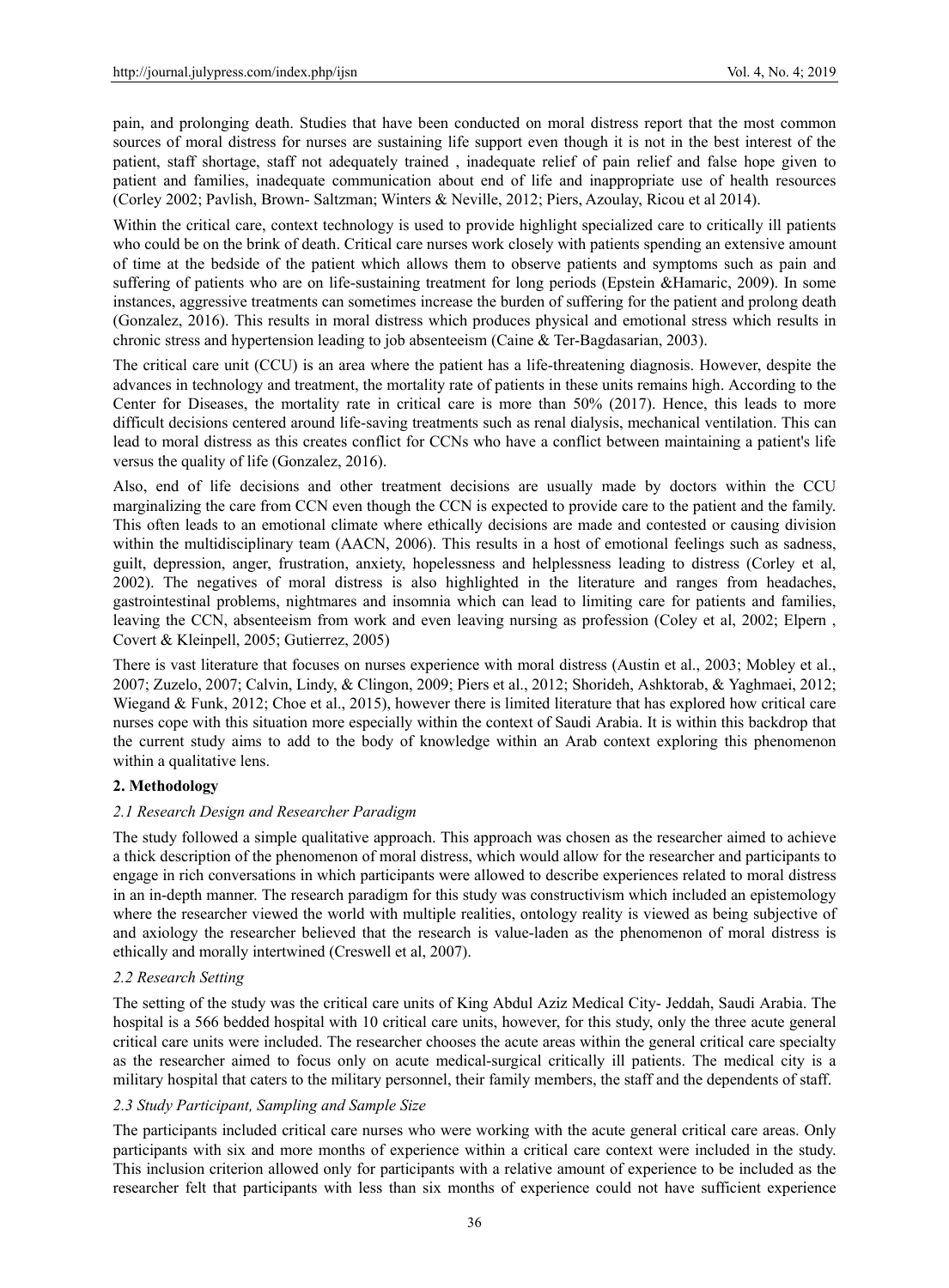within the phenomenon at hand. Sampling included a purposive sampling of five critical care nurses. After the fifth in-depth interview data saturation was met.

## *2.4 Data Collection Process and Data Collection Method*

Before data collection, appointments were made with the nurse managers of the respective critical care units. A convenient time to meet possible participants was arranged before approaching participants. Thereafter participants were approached whilst on duty, during lunch breaks and interview appointments were made to commence conversations.

In-depth interviews were conducted, as this permitted an in-depth exploration of the participants to experience and allowed for conversation. The participants were interviewed in whatever location they preferred, was audio-recorded and transcribed verbatim. Interviews lasted between 35-45 minutes. The researcher started with a primary question of *"what is your experience with moral distress within the critical care unit?* This was followed by probes such as *how did you feel in a morally distressing situation*?

# *2.5 Data Analysis*

Data analysis included a simple content analysis where the researcher read and reread through the transcribed interviews. The researcher continued to examine and familiarise oneself with the data. The researcher thereafter identified coding units. Also, the researcher examined the previously determined meaning units for redundancies, clarification, or elaboration by relating meaning units to each other and a sense of the whole. Thereafter data emerged into subthemes and themes. Unit of analysis included classifying the content in themes using a word, phrase or a sentence. All data related to one theme was added under the unit. The researcher constantly used the objectives of the study as a constant guide during the data analysis (Erlingsson & Brysiewicz, 2017).

# **3. Ethical Considerations**

Once the necessary permission was obtained from the Nursing Director of the Hospital, King Abdullah International Medical Research Center and the Institutional Research Board then only did data collection commence. The researcher assured all the participants that they are under no obligation to participate in the study and they could withdraw at any time and re-assurance was given of protection from harm (physical and psychological) and deception. Confidentiality, privacy, and anonymity were maintained by ensuring that the data was and will be able to be traced to any participants. Informed consent (written) was obtained from the participants.

## **4. Academic Rigor**

Credibility, dependability, confirmability and transferability, the four criteria of trustworthiness were followed (Guba & Lincoln, 1985). The researcher ensured credibility by peer debriefing which included peers reviewing the inquiry. Dependability was ensured by providing a detailed account of the method to allow for replication of the study. Conformability was ensured by member checking. Transferability was ensured by providing thick descriptions of the setting, participants, and data collection methods.

## **5. Findings and Discussion**

## *5.1 Sample Realization.*

Five critical care nurses were included in the study with the average age being 32.5 years. The average years of experience of participants were 4.8 years. Participants included Saudi and expatriate nurses.

Data analysis revealed subthemes and themes as indicated in the table below:

| <b>Subthemes</b>              | <b>Themes</b>                         |
|-------------------------------|---------------------------------------|
| Hands are tied                | Turning away from nursing obligations |
| Burden of workload            |                                       |
| No voice                      |                                       |
| Not honoring the nursing oath |                                       |
| Hierarchy in practice         | Bad practice                          |
| Guilty                        |                                       |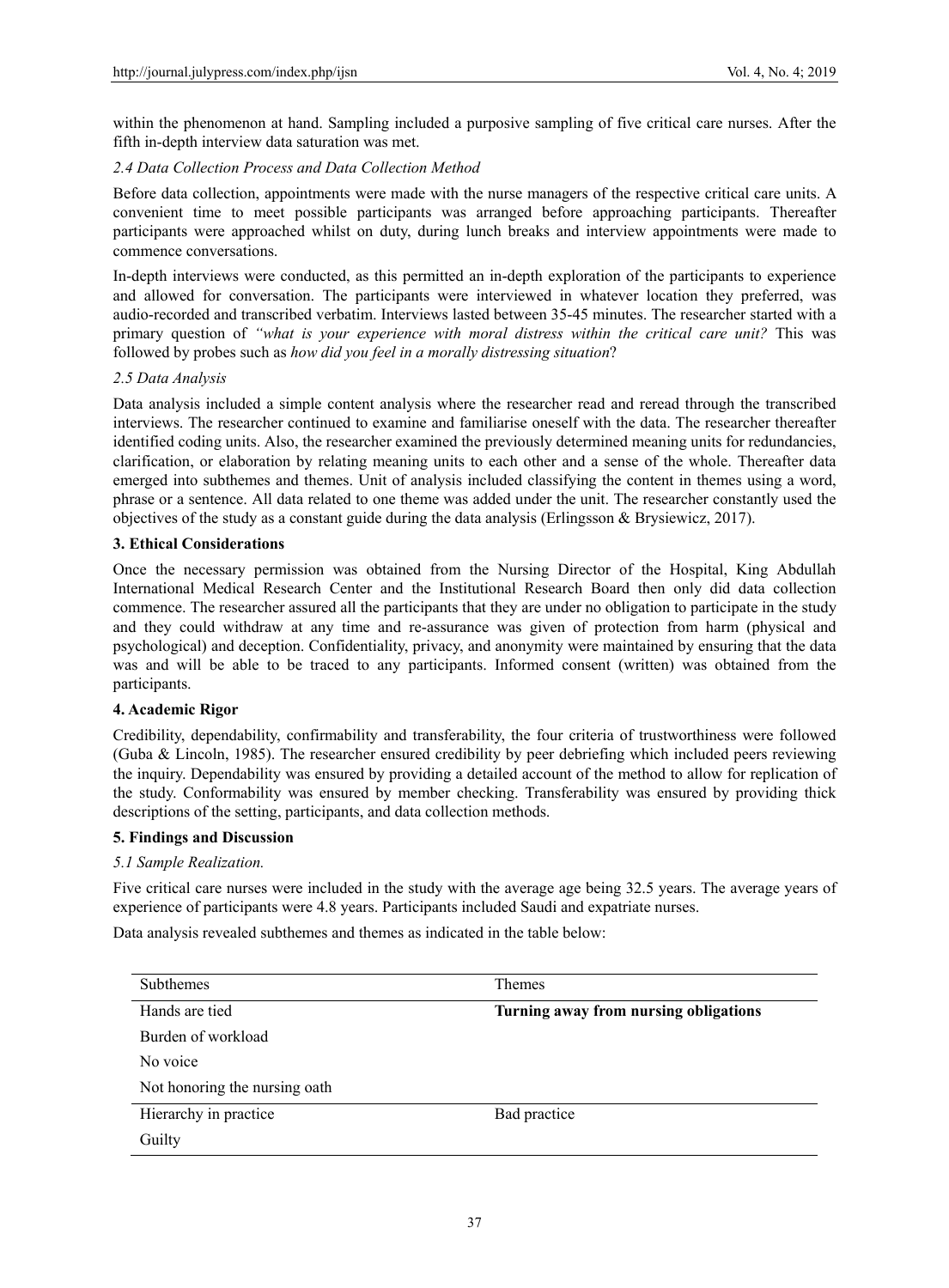## *5.2 Turning Away From Nursing Obligations*

Some respondents expressed that morally distressing situations often lead to them turning away from nursing obligations. Two respondents described that they felt as if their *hands are tied* in a situation that was often morally challenging and often leads to not providing an acceptable standard of care

*"I cannot say no...even if I know that this is wrong I cannot do anything. My hands are tied and there is nothing I can say or do..this compromises standards".* 

*"I know the right action but I cannot do the right thing because my hands are tied…no proper care provided".* 

According to Rushton (2015), when nurses are unable to translate their moral choices into actions, it results in nurses not practicing according to their values which negatively impacts the multidisciplinary team, organizations, patients and their families. According to Christodoulou-Fella et al (2017), work-related moral distress may be associated with inadequate safety of care, reduced productivity and compromised health status among health professionals.

Some participants described the situations as having *no voice* especially in times when decisions made as perceived as unfair.

*"I felt that that was not was right…patient was supportive care…but because the son has power …brought the patient to the ICU and the other patient was left to die because her family has no power…but I cannot say anything"*.

One participant expressed that some decisions are unfair that sometimes lead to the death of a patient who could have survived:

*"Sometimes I feel like the decisions are not right…..patient was supportive care but no CPR…they were in a hurry …not our decision…The vital signs were fine…maybe the patient came back …we let the patient die".* 

*"Nobody wants to listen to the nurses…we are expected not to question, just accept decisions".* 

*"You feel like you have no voice, you know but you cannot say anything…its just bad"*.

According to Mealer and Moss (2016) repeated exposure to morally distressing situations cant lead to persistent feelings of powerlessness resulting in nurses avoiding future discussions and ultimately resigning from the workplace. Having no voice and feeling helpless as a result of moral distress can result in anger, guilt and debilitating frustration, anger, and guilt. This can lead to the deterioration of one's moral integrity and possibly one's moral agency (Rushton, Cadwell, & Kurtz, 2016).

Participants described their experiences resulting in them *not honoring the nursing oath***:** 

*"We swore to do good and no harm…but we do not do right….and it happens again and again and …will do bad things and not fulfill the obligations that we swore to".* 

*"The nursing oath becomes hard to maintain…I know I have to stick by this oath but sometimes I cannot as the situation is so difficult".* 

According to Carneval (2013), there has been a growing recognition of the complexity of nursing practice and nurses' accountability for their practice and care provided. Nurses are guided by a code of ethics as nursing is a common ground for ethical and legal instruments and is obligated towards patients, families professional colleagues as well as nursing the profession as the nursing practice is increasingly recognized as a moral endeavor. Also, Porter (2010) found in their study that participant's values and professional ethics were challenged. In addition participants further described that while there were emotional/psychological component in the participants' descriptions of moral distress, "the decision to place the issues within the ethical domain of practice is an important decision since personal moral values and professional ethical obligations were compromised"(p 138)

A very common experience amongst most participants was the *burden of workload*. Participants expressed that have a large workload often resulted in them not being able to carry out nursing care effectively and safely:

*"When I am busy with the patient sometimes …for instance when I need to administer medication I know I should be using an alcohol swab to clean the port, but because I am busy I do not…I know that I should but I don't as there is no time".* 

*"When we are busy we take short cuts in what we need to do to save time and move on to the next patient…most times we have two heavy patients and cannot do the correct procedures are we taught…. I know that this is a central line and not doing the right thing can lead to infection".*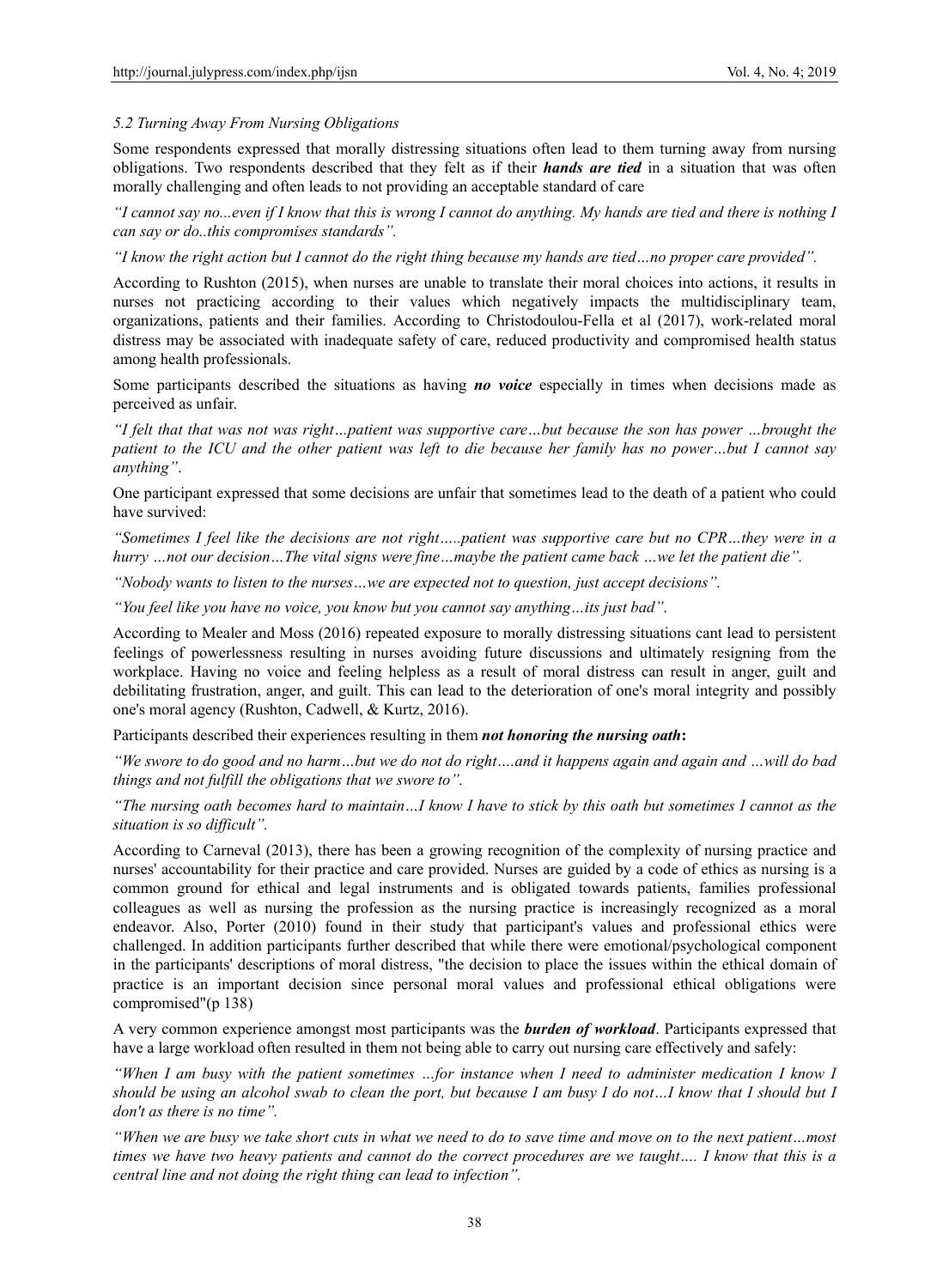Poor working conditions such as the high workload of health care professionals have been closely related to moral distress. This type of overload can result in poor patient care and hindering the execution of professional activities leading to moral distress. In some cases, this can lead to burnout syndrome and dissatisfaction (Wolf et al, 2016).

## *5.3 Bad Practice*

Participants were very vocal about the *hierarchy in practice* between doctors and nurses. Most often doctors would decide with no input from the nurse:

*"We had a doctor who would give the patient only 24 hrs in the ICU…due to bed shortages he will then discharge the patient from ICU into the step-down…the nurse was not asked about any input into this decision…even though I knew it was not the right decision…he could not be questioned because he is the doctor".* 

In addition, hierarchy in practice was most often related to the doctors not following certain procedures:

*"They do not wear gloves or washing hands….like during the insertion of a central line…this often leads to infection in the ICU…the doctor does what he wants and this is wrong..it harms the patient*.

Nurses are more likely to experience constraint-distress than physicians because of their position in decision-making hierarchies (Fourie, 2017). The emotional implications caused by moral distress is due to the nurses' lack of power in making decisions, which leads to interventions against their beliefs and values and denying their knowledge, resulting in feelings of frustration, powerlessness, and guilt, related to the organizational and ethical conflicts (Dalmolin et al 2010).

Maffoni et al (2019) reported that the relationship with colleagues and superiors, and organizational constraints often led to personal value conflicts a resulting in moral distress.

Some nurses described *feeling guilty* with morally challenging experiences. The feeling of guilt was often related to issues surrounding death and end of life care:

*"I feel extremely guilty when I know I could have done more to save a patient life but I couldn't as the system would not allow it".* 

*"End of life decisions are difficult …especially when it comes to CPR…sometimes patients need more time but we do not give it to them…I feel guilty".* 

## **6. Conclusion**

This study highlights that moral distress within critical care units is a real problem that impacts critical care nurses' physical and psychological stress. Health care institutions should mobilize resources to reduce these effects on critical care nurses and other health care professionals. As previously indicated, there are few studies completed within the context of Saudi Arabia. The effects of moral distress are challenging for staff and can be further complicated by a multicultural context of staff as in the case of Saudi Arabia.

## **7. Limitations**

The study reflects the experiences of five participants and was limited to what participants were willing to share during the data collection. Also, data included a sensitive topic, which could have influenced the responses from participants.

## **Recommendations**

A similar study in another setting within the context of Saudi Arabia could provide a more expanded view of the phenomenon at hand. Besides, this study only included females nurses and a future study including males and members of the other health care professionals are advisable.

## **References**

- Austin, W. J., Kagan, L., Rankel, M., & Bergum, V. (2008). The balancing act: psychiatrists' experience of moral distress. *Medicine, Health Care, and Philosophy, 11*(1), 89. https://doi.org/10.1007/s11019-007-9083-1
- Caine, R. M., & Ter-Bagdasarian, L. (2003). Early identification and management of critical incident stress. *Critical Care Nurse, 23*(1), 59-65.
- Calvin, A. O., Lindy, C. M., & Clingon, S. L. (2009). The cardiovascular intensive care unit nurse's experience with end-of-life care: A qualitative descriptive study. *Intensive and Critical Care Nursing, 25*(4), 214-220. https://doi.org/10.1016/j.iccn.2009.05.001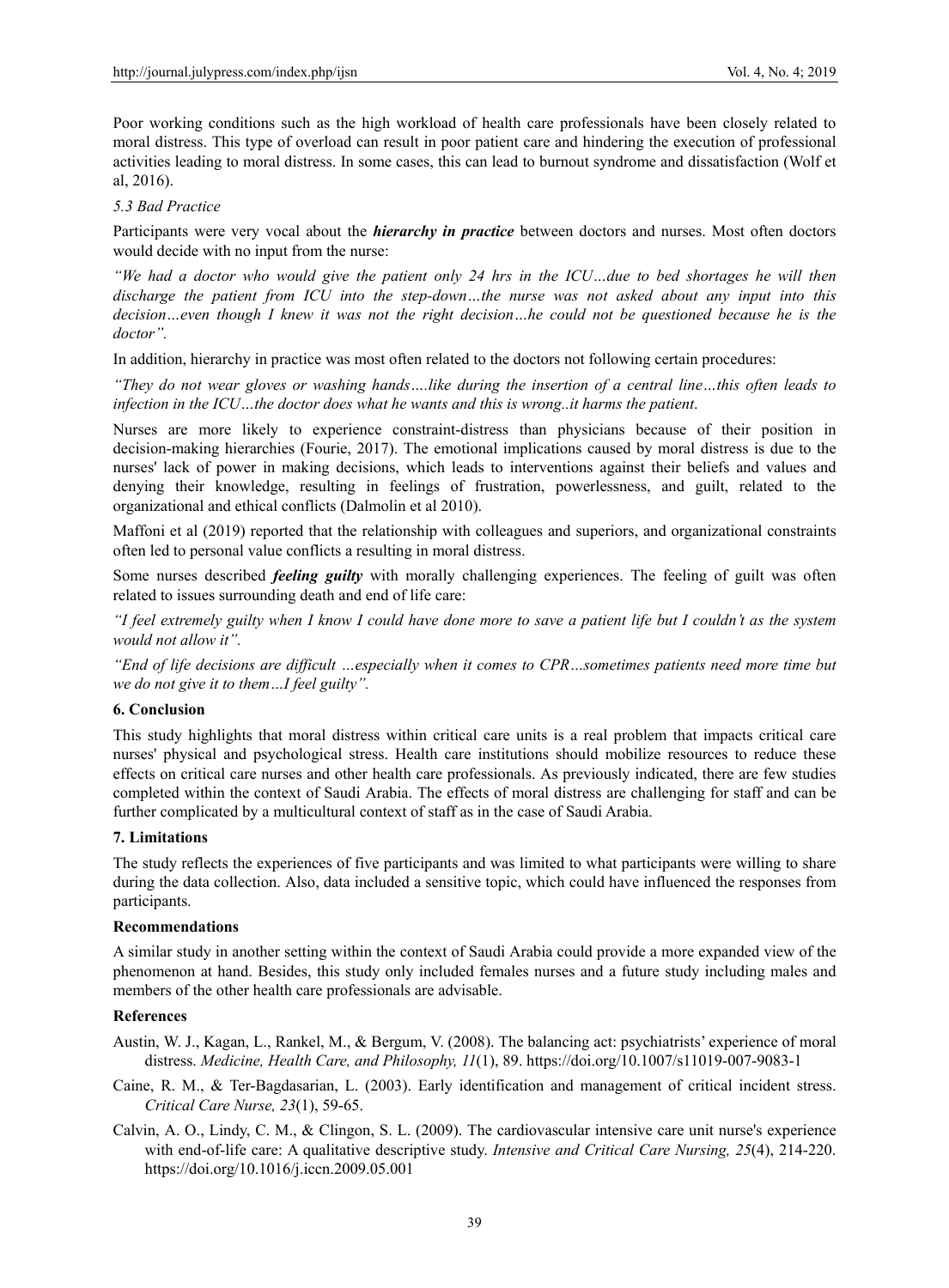- Carnevale, F. A. (2013). Confronting moral distress in nursing: recognizing nurses as moral agents. *Revista Brasileira de Enfermagem, 66*(SPE), 33-38. https://doi.org/10.1590/S0034-71672013000700004
- CDC. (2017, March 17). *Emergency Department Visits*. Retrieved March 23, 2017 from https://www.cdc.gov/nchs/fastats/emergency-department.htm
- Choe, K., Kang, Y., & Park, Y. (2015). Moral distress in critical care nurses: A phenomenological study. *Journal of Advanced Nursing, 71*(7), 1684-1693. https://doi.org/10.1111/jan.12638
- Christodoulou-Fella, M., Middleton, N., Papathanassoglou, E. D., & Karanikola, M. N. (2017). Exploration of the association between nurses' moral distress and secondary traumatic stress syndrome: implications for patient safety in mental health services. *Biomed Research International*. https://doi.org/10.1155/2017/1908712
- Corley, M. C. (2002). Nurse moral distress: a proposed theory and research agenda. *Nursing Ethics, 9*(6), 636-650. https://doi.org/10.1191/0969733002ne557oa
- Corley, M. C., Elswick, R. K., Gorman, M., & Clor, T. (2001). Development and evaluation of a moral distress scale. *Journal of Advanced Nursing, 33*(2), 250-256. https://doi.org/10.1046/j.1365-2648.2001.01658.x
- Creswell, J. W., Hanson, W. E., Clark Plano, V. L., & Morales, A. (2007). Qualitative research designs: Selection and implementation. *The Counseling Psychologist, 35*(2), 236-264. https://doi.org/10.1177/0011000006287390
- Dalmolin, G. D. L., Lunardi, V. L., Barlem, E. L. D., & Silveira, R. S. D. (2012). Implications of moral distress in nurses and its similarities with Burnout. *Texto & Contexto-Enfermagem, 21*(1), 200-208. https://doi.org/10.1590/S0104-07072012000100023
- Elpern, E. H., Barbara, C., & Ruth, K. (2005). Moral distress of staff nurses in a medical intensive care unit. *American Journal of Critical Care, 14*(6), 523-530.
- Epstein, E. G., & Hamric, A. B. (2009). Moral distress, moral residue, and the crescendo effect. *The Journal of Clinical Ethics, 20*(4), 330-342.
- Erlingsson, C., & Brysiewicz, P. (2017). A hands-on guide to doing content analysis. *African Journal of Emergency Medicine, 7*(3), 93-99. https://doi.org/10.1016/j.afjem.2017.08.001
- Ferrell, B., & Coyle, N. (2008). *The nature of suffering and the goals of nursing* (Vol. 35, No. 2, pp. 241-247). New York: Oxford University Press. https://doi.org/10.1093/acprof:oso/9780195333121.001.0001
- Fourie, C. (2017). Who is experiencing what kind of moral distress? distinctions for moving from a narrow to a broad definition of moral distress. *AMA Journal of Ethics, 19*(6), 578-584. https://doi.org/10.1001/journalofethics.2017.19.6.nlit1-1706
- Gonzelaz, J. (2016). *Exploring the presence of moral distress in critical care nurses*. Rhode Island College. https://doi.org/10.28971/532016GJ79
- Gutierrez, K. M. (2005). Critical care nurses' perceptions of and responses to moral distress. *Dimensions of Critical Care Nursing, 24*(5), 229-241. https://doi.org/10.1097/00003465-200509000-00011
- Huynh, T. N., Kleerup, E. C., Wiley, J. F., Savitsky, T. D., Guse, D., Garber, B. J., & Wenger, N. S. (2013). The frequency and cost of treatment perceived to be futile in critical care. *JAMA Internal Medicine, 173*(20), 1887-1894. https://doi.org/10.1001/jamainternmed.2013.10261
- Kälvermark, S, A., Hoglund, A. T., Hansson, M. G., Westerholm, P., & Arentz, B. (2004). Living with conflictsethical dilemmas and moral distress in the health care system. *Social Science & Medicine, 58*(6), 1075-1084. https://doi.org/10.1016/S0277-9536(03)00279-X
- Maffoni, M., Argentero, P., Giorgi, I., Hynes, J., & Giardini, A. (2019). Healthcare professionals' moral distress in adult palliative care: a systematic review. *BMJ Supportive & Palliative Care, 9*(3), 245-254. https://doi.org/10.1136/bmjspcare-2018-001674
- McCarthy, J., & Gastmans, C. (2015). Moral distress: A review of the argument-based nursing ethics literature. *Nursing Ethics, 22*(1), 131-152. https://doi.org/10.1177/0969733014557139
- Mealer, M., & Moss, M. (2016). Moral distress in ICU nurses. *Intensive Care Medicine, 42*(10), 1615-1617. https://doi.org/10.1007/s00134-016-4441-1
- Meltzer, L. S., & Huckabay, L. M. (2004). Critical care nurses' perceptions of futile care and its effect on burnout. *American Journal of Critical Care, 13*(3), 202-208.